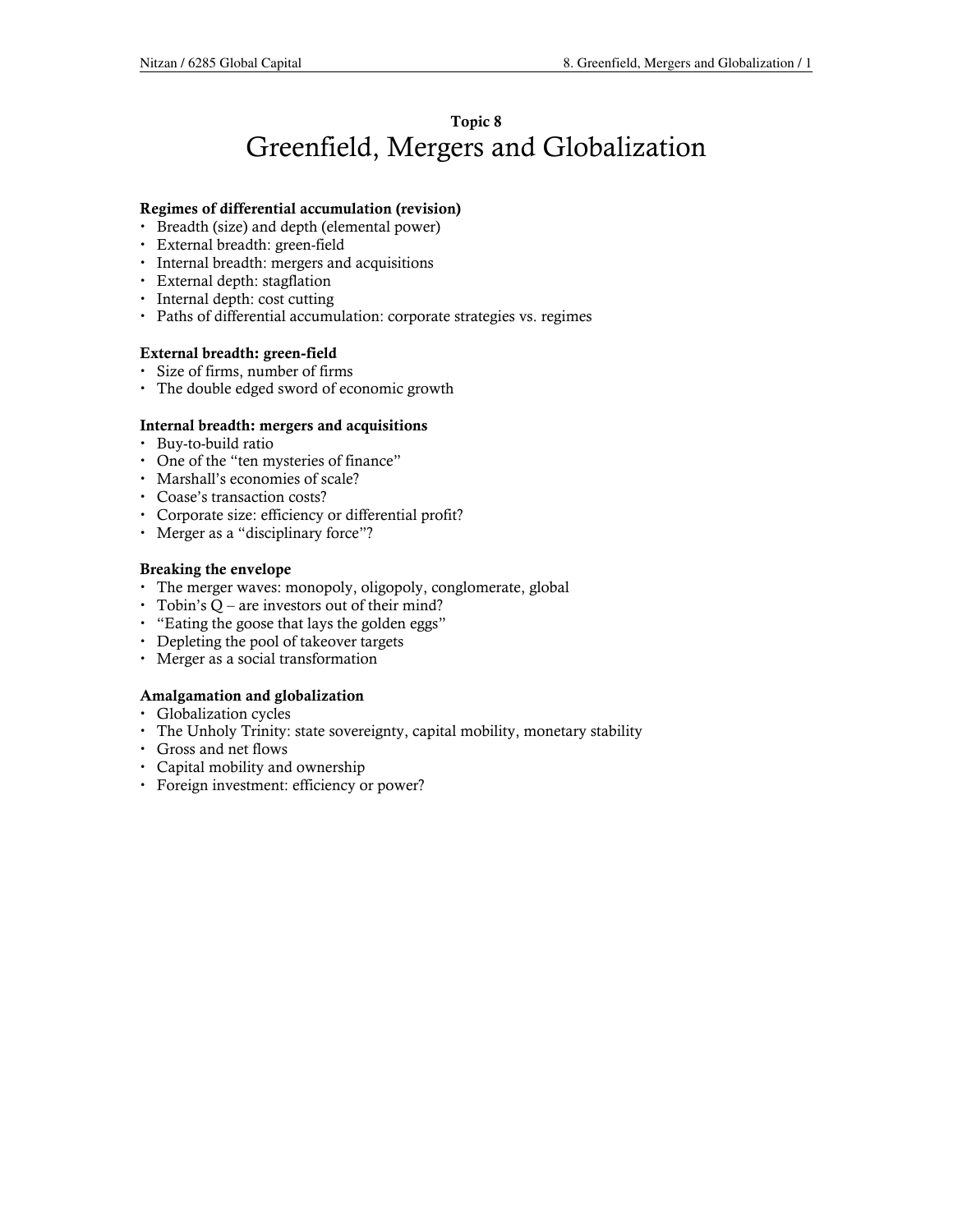### **Earnings**

*employment earnings earnings* <sup>≡</sup> *employoment* <sup>×</sup> *earnings* ≡ *employoment* ×*earnings per employees earnings* ≡ *breadth* × *depth*

### Differential Earnings

*A*

*DK DK DK earnings per employee earnings per employees employment employoment earnings*  $\frac{earnings_{DK}}{m} \equiv \frac{employoment_{DK}}{m} \times$ *D D D earnings* ≡ *employoment* ×*earnings per employees*

*A*

# Table 1 Regimes of Differential Accumulation

|                | External           | <i>Internal</i>                   |
|----------------|--------------------|-----------------------------------|
| <b>Breadth</b> | Green-field        | <b>Mergers &amp; Acquisitions</b> |
| Depth          | <b>Stagflation</b> | <b>Cost-cutting</b>               |

*A*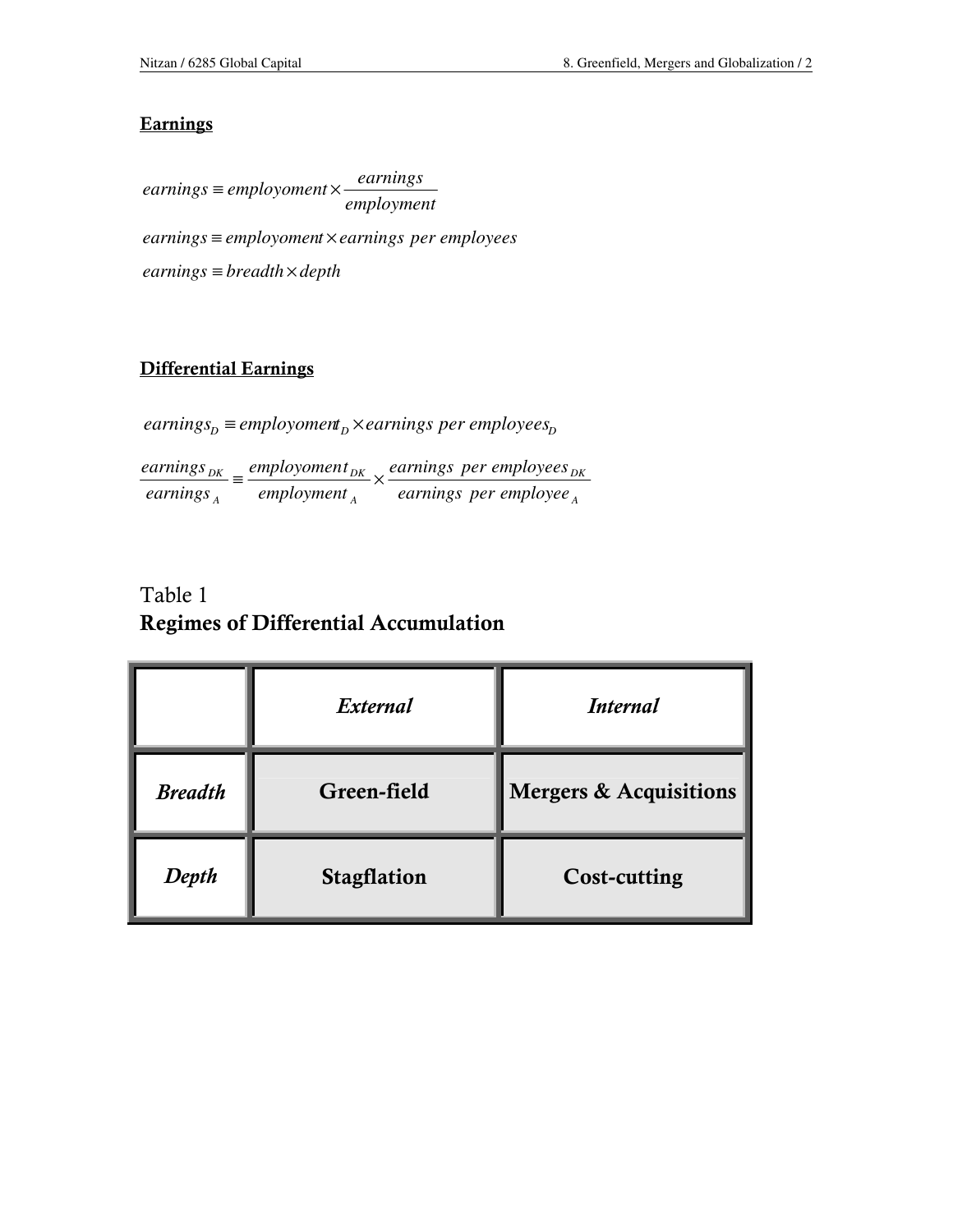

### FIGURE 1 U.S. Employment, Firms and Firm Size

\* Corporations only.

\*\* Non-agricultural employment divided by the number of corporations.

SOURCE: U.S. Internal Revenue Service; US Department of Commerce.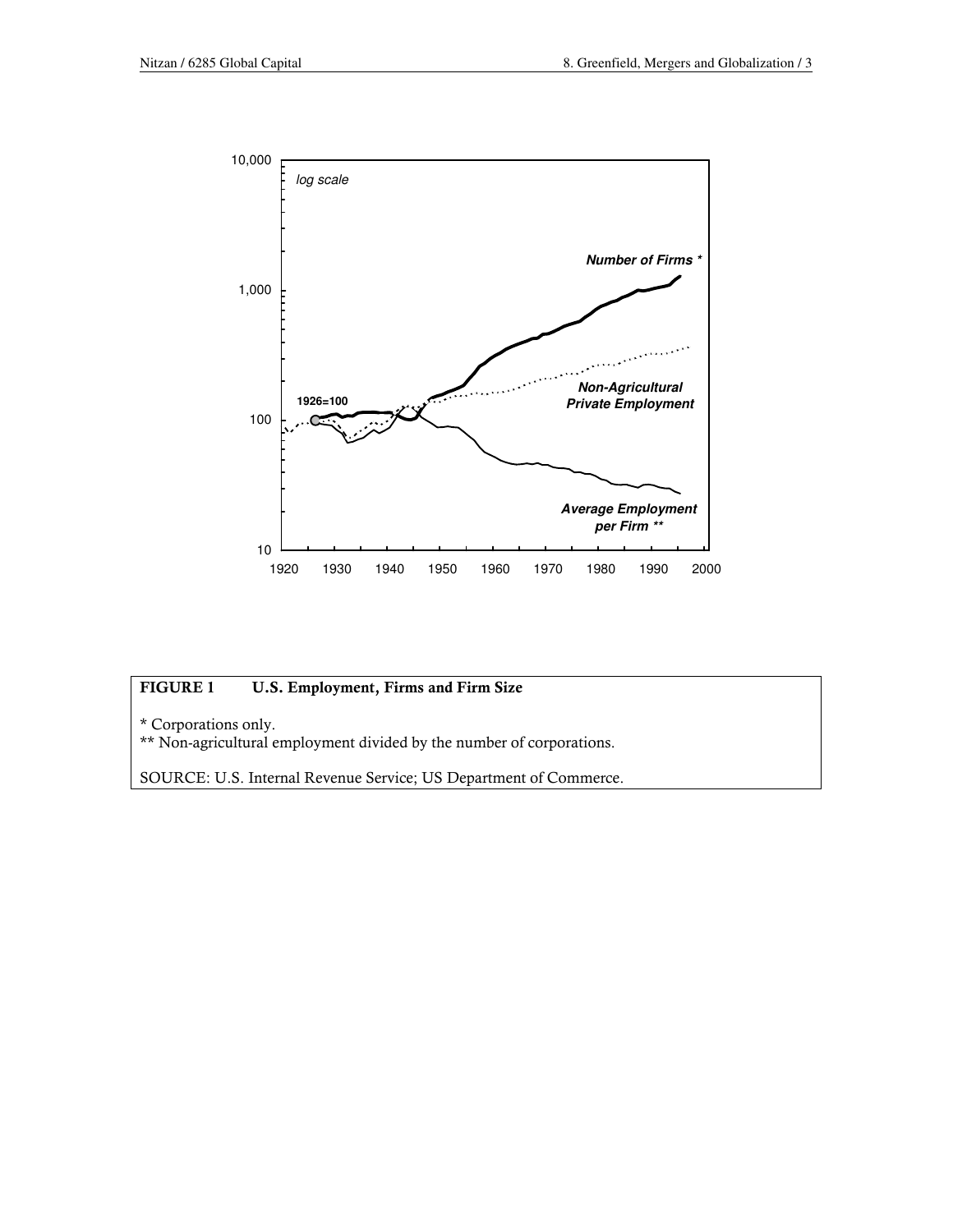

### FIGURE 2 U.S. Accumulation: Internal vs. External Breadth

\* Based on splicing of separate series.

SOURCE: Jonathan Nitzan and Shimshon Bichler (2002) The Global Political Economy of Israel, p. 54; data extended to 2001.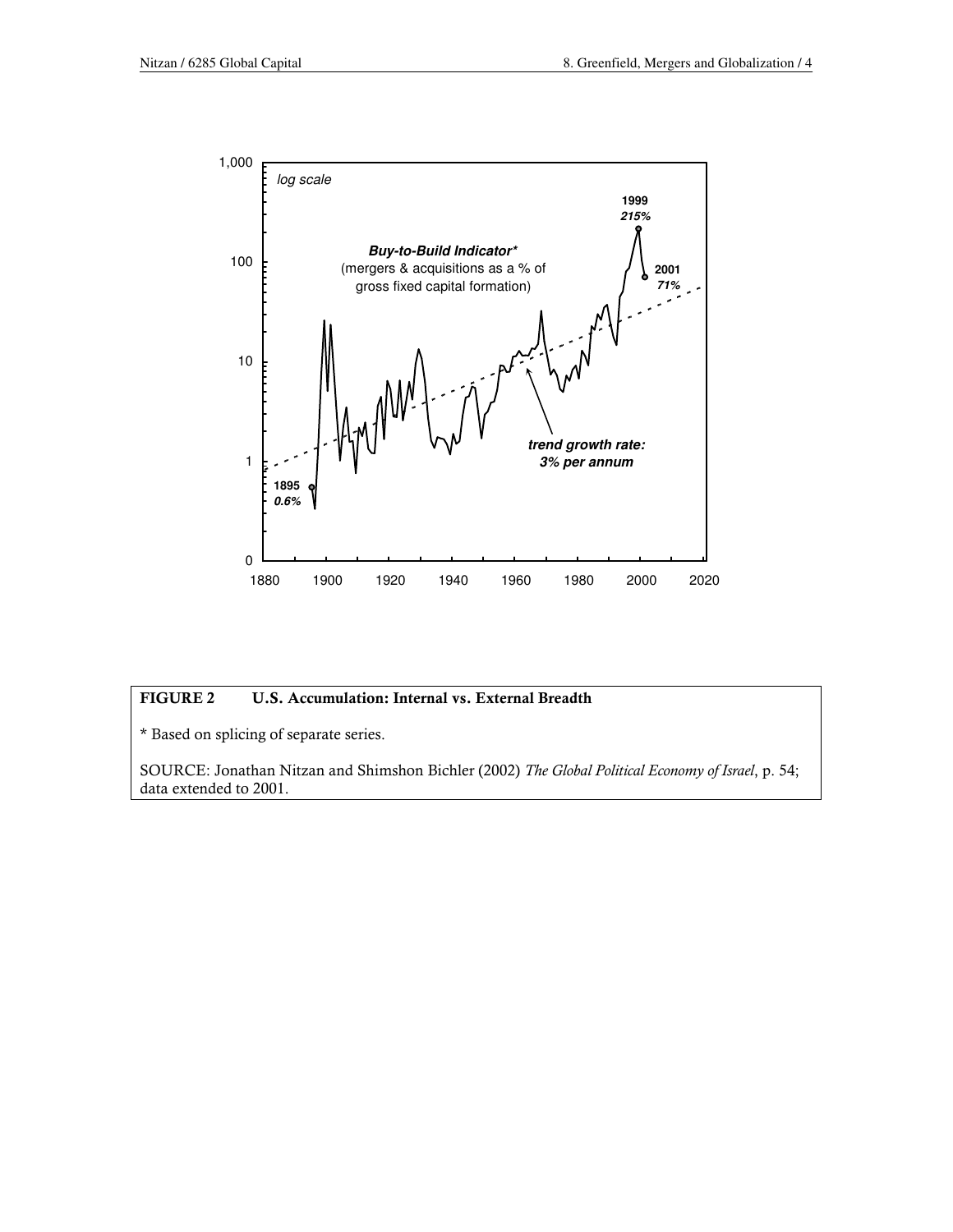

#### FIGURE 3 Tobin's Q?

NOTE: Quarterly data converted to annual figures and shown as 5-year moving averages.

SOURCE: Tobin's Q pertains to nonfarm nonfinancial corporations, and is computed from Federal Reserve Board data through Global Insight (Flow of Funds codes: BS103164003L for market value; BS102090005L for net worth at replacement cost). For the buy-to-build indicator, see Data Appendix.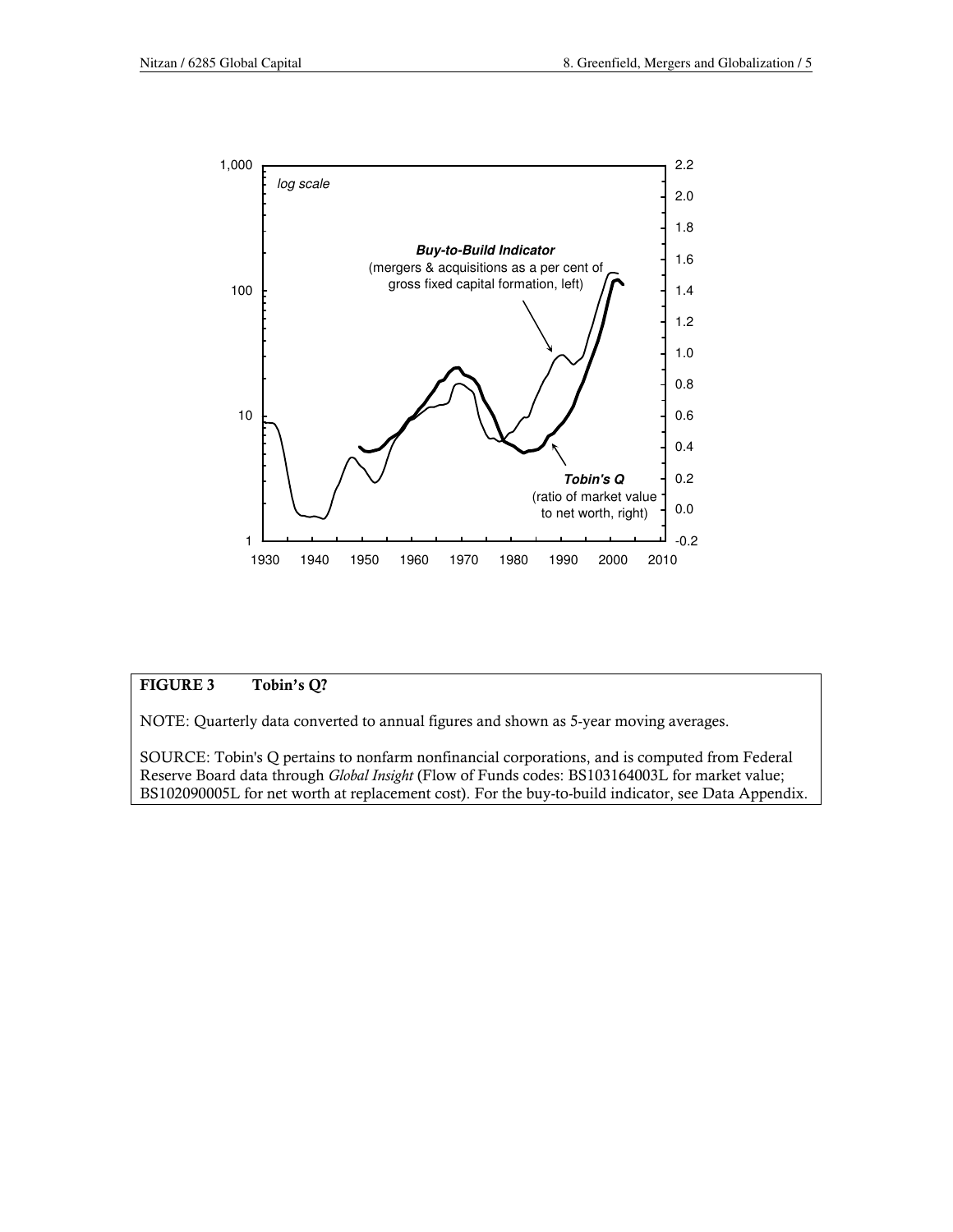# The Unholy Trinity



| <b>Period</b>                 | Sovereignty | <b>Stability</b> | <b>Capital Mobility</b> |
|-------------------------------|-------------|------------------|-------------------------|
| Gold Standard (1870-1914)     |             |                  |                         |
| Inter-War (1914-1944)         |             | X                |                         |
| Bretton Woods (1944-1971)     |             |                  |                         |
| Neo-liberalism (1971-present) |             |                  |                         |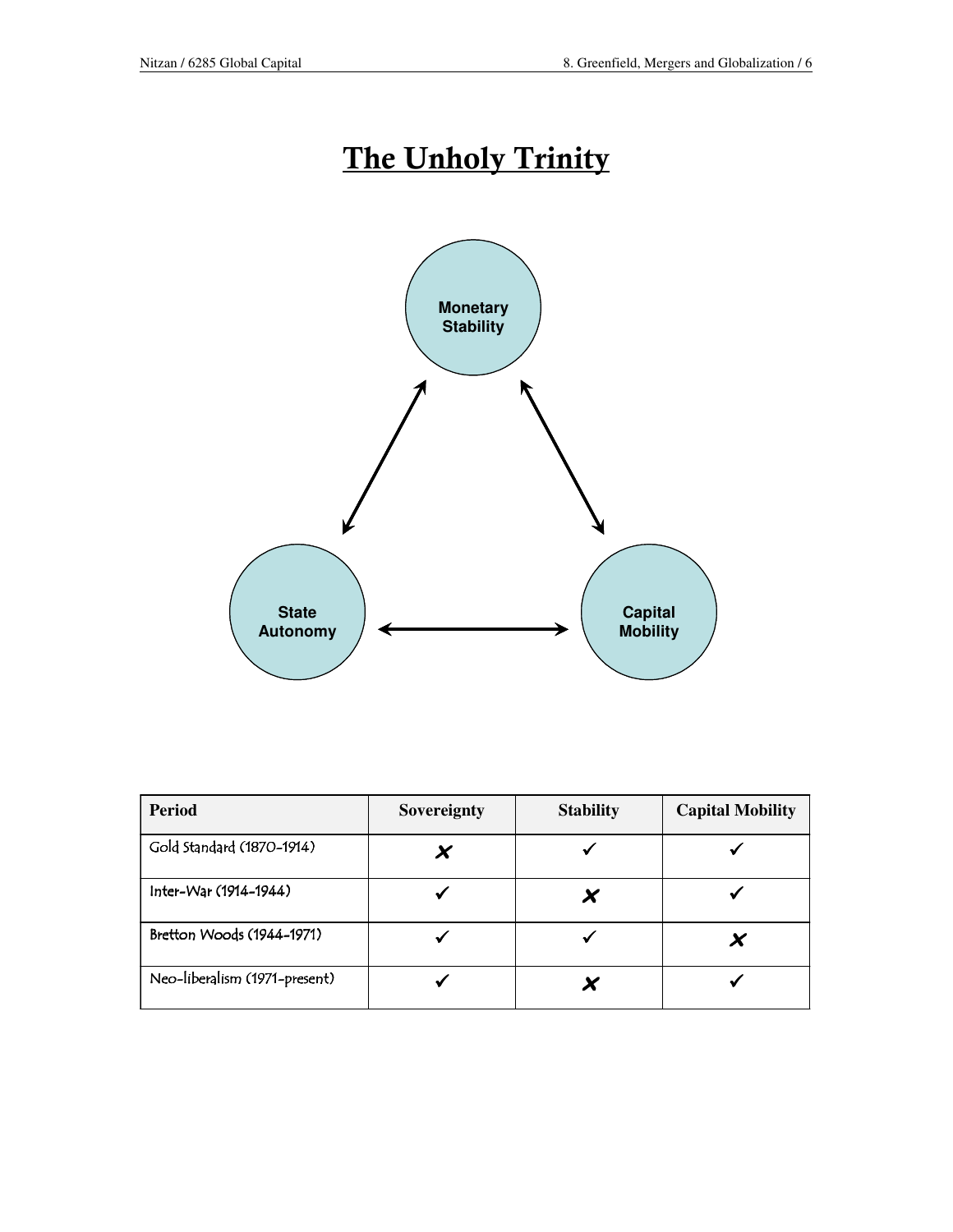

### FIGURE 4 G7 Private Investment Flows (% of gross fixed capital formation)

NOTE: Series are shown as 3-year moving averages. Flows comprise direct and portfolio investment. Gross flows are computed as the sum of inflows and outflows. Net flows are computed separately for each country as the difference between inflow and outflow, and then converted into absolute values and aggregated. Each series denotes the ratio of overall G7 flows to overall G7 gross fixed capital formation, both in \$US. Data prior to 1977 pertain to Canada, Italy, UK and the US only.

SOURCE: IMF Balance of Payment Statistics and International Financial Statistics.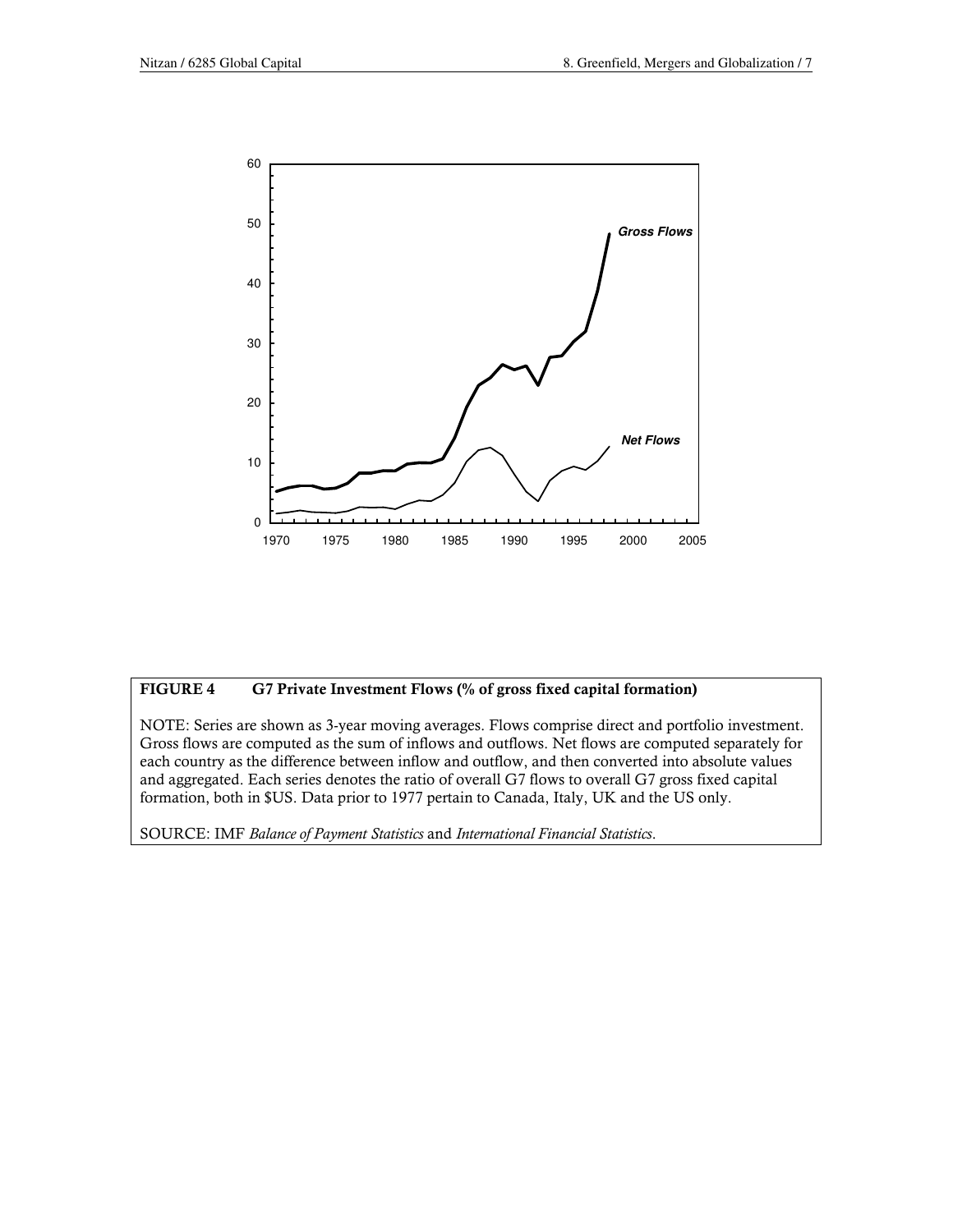`

| Year | <b>Ratio of Global</b><br><b>Gross Foreign</b><br>Assets* to<br>Global GDP (%) | <b>Share of Global Gross</b><br>Foreign Assets* (%) |                    |
|------|--------------------------------------------------------------------------------|-----------------------------------------------------|--------------------|
|      |                                                                                | U.K. Owners                                         | <b>U.S. Owners</b> |
| 1825 |                                                                                | 56                                                  | $\bf{0}$           |
| 1855 |                                                                                | 78                                                  | $\bf{0}$           |
| 1870 | $\overline{7}$                                                                 | 64                                                  | $\bf{0}$           |
| 1900 | 19                                                                             | 51                                                  | $\overline{2}$     |
| 1914 | 18                                                                             | 50                                                  | 6                  |
| 1930 | 8                                                                              | 44                                                  | 36                 |
| 1945 | 5                                                                              | 40                                                  | 43                 |
| 1960 | 6                                                                              | 41                                                  | 51                 |
| 1980 | 25                                                                             | 21                                                  | 28                 |
| 1985 | 36                                                                             | 20                                                  | 29                 |
| 1990 | 49                                                                             | 19                                                  | 21                 |
| 1995 | 62                                                                             | 16                                                  | 22                 |
| 2000 | 92                                                                             | 15                                                  | 25                 |

## Table 2 The Globalization of Ownership

\* Gross foreign assets stocks consist of cash, loans, bonds and equities owned by non-residents.

SOURCE: Obstfeld, Maurice, and Alan. M. Taylor. 2004. Global Capital Markets: Integration, Crisis and Growth. Cambridge: Cambridge University Press, pp. 52-3, Table 2.1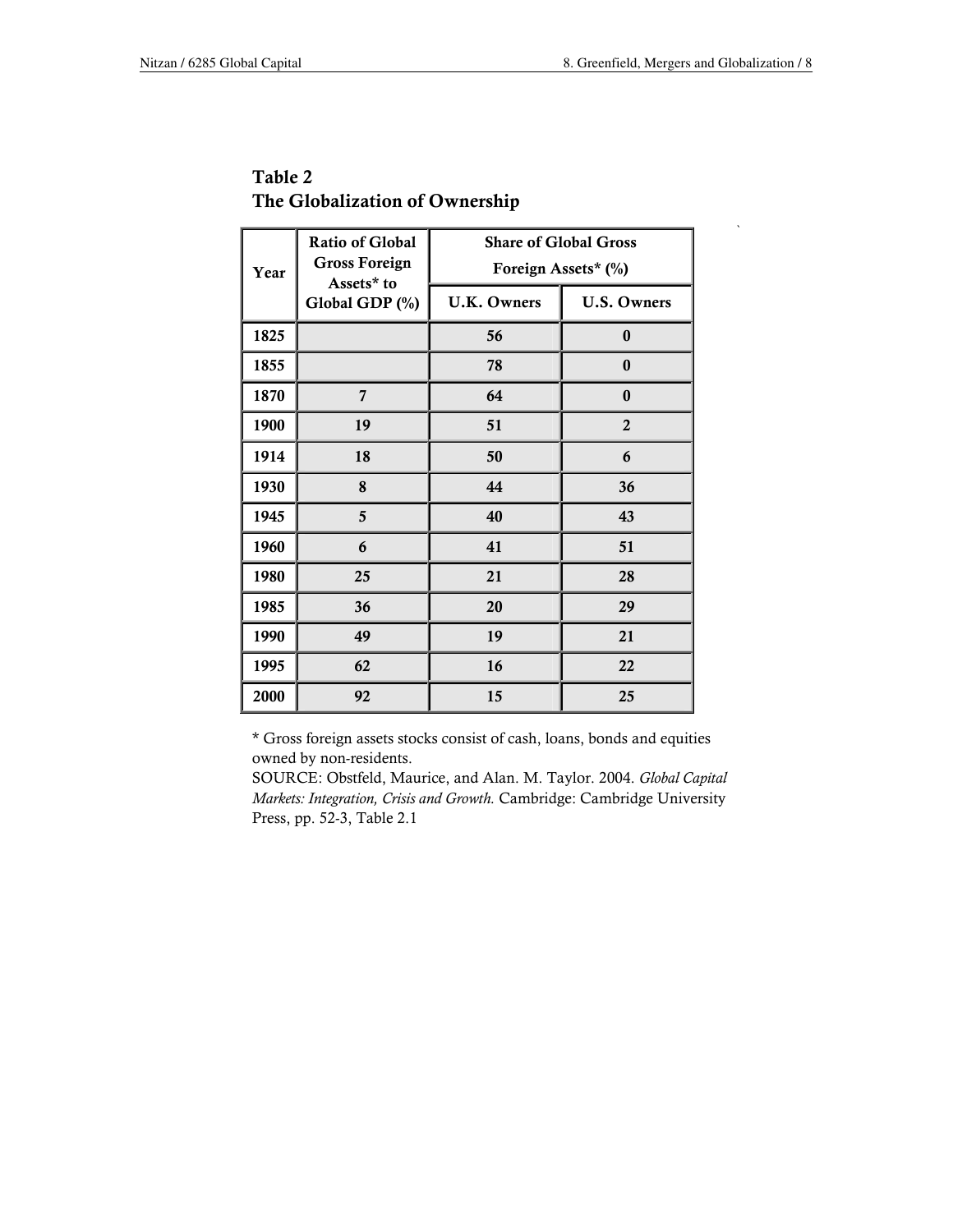

| <b>FIGURE 5</b> | Ratio of Global Gross Foreign Assets to Global GDP |
|-----------------|----------------------------------------------------|
| SOURCE: Table 2 |                                                    |